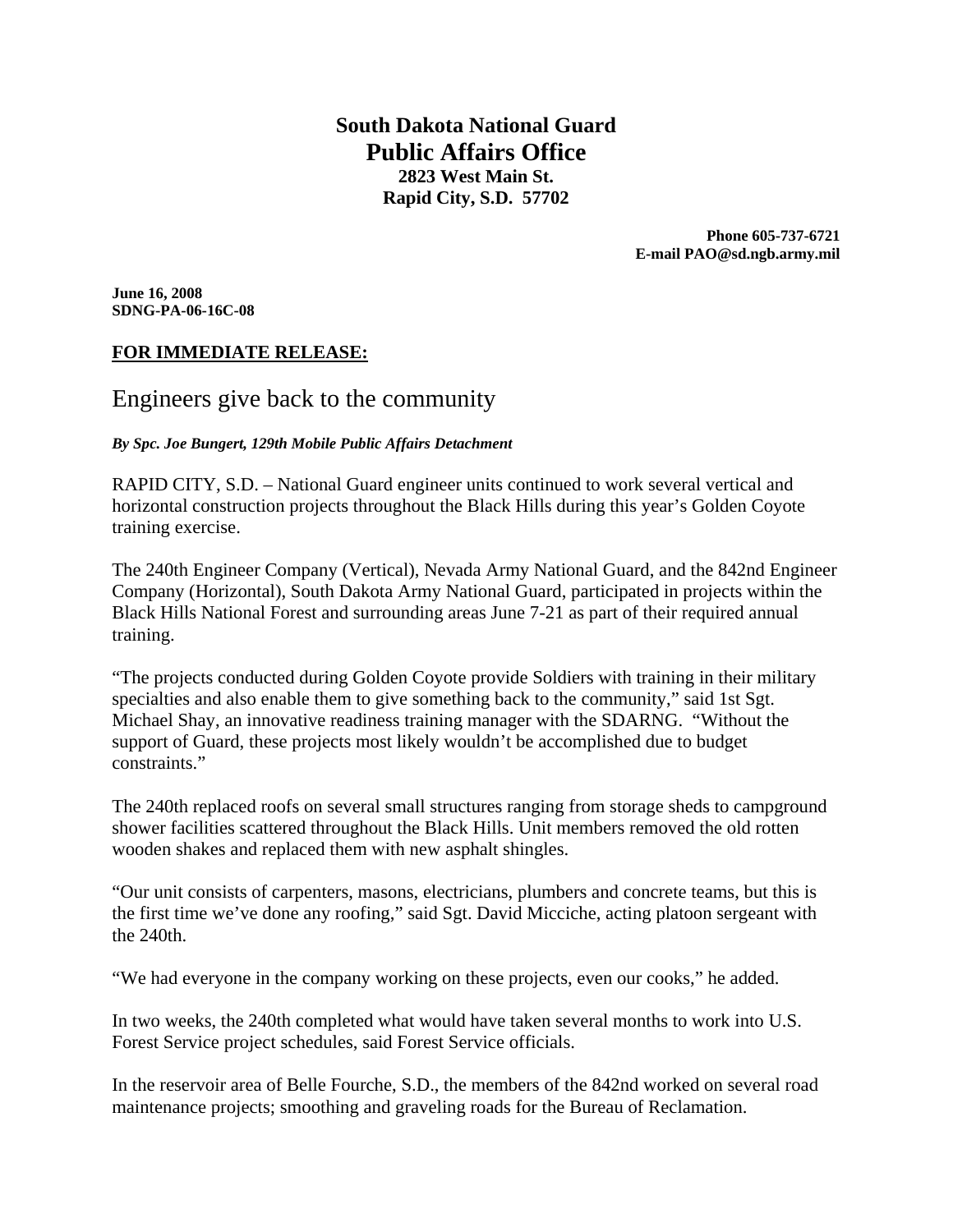The State Veterans Home in Hot Springs, S.D., also benefited from the Golden Coyote training exercise. There, the 842nd removed stumps, leveled ground and spread gravel in the construction of a new parking lot and the extension of an existing one.

The projects completed during Golden Coyote are planned out a year in advance based on unit commitments and capabilities. Once the various projects are decided on, an environmental impact study is conducted along with an archeological survey of the proposed project site, Shay said.

"All of the engineering projects done during the exercise must meet two criteria: they must have a positive impact on the environment, and they must maintain the preservation of historical sites," he added.

-30-

#### **High resolution photos will be available at the following Web site:**

**LINK:** https://sdguard.ngb.army.mil/sites/GC2008/default.aspx

### **Photo Cut Lines:**

**080612-A-5356B-007.JPG:** Spc. Arlyn Cook, a culinary specialist with the 240th Engineer Company, Nevada Army National Guard, removes old wooden shingles and tar paper from a roof of a shower house Thursday, June 12, in the Black Hills, S.D., as part of this year's Golden Coyote training exercise. (Army National Guard photo by Spc. Joe Bungert) (RELEASED)

**080612-A-5356B-015.JPG:** Spc. Maximillian Boudreaux, a plumber with the 240th Engineer Company, Nevada Army National Guard, removes old wooden shingles and tar paper from a roof of a shower house Thursday, June 12, in the Black Hills, S.D., as part of this year's Golden Coyote training exercise. (Army National Guard photo by Spc. Joe Bungert) (RELEASED)

**080612-A-5356B-026.JPG:** Spc. Edward GooSun and Spc. Ryan All of the 240th Engineer Company, Nevada Army National Guard, apply tar paper to a campground shower house roof prior to laying new shingles Thursday, June 12, in the Black Hills, S.D., as part of this year's Golden Coyote training exercise. (Army National Guard photo by Spc. Joe Bungert) (RELEASED)

**080612-A-5356B-044.JPG:** Spc. Edward GooSun, an electrician with the 240th Engineer Company, Nevada Army National Guard, staples tar paper to the plywood sub-roof of a campground shower house prior to applying new shingles Thursday, June 12, in the Black Hills, S.D., as part of this year's Golden Coyote training exercise. (Army National Guard photo by Spc. Joe Bungert) (RELEASED)

**080612-A-5356B-055.JPG:** Members of the 240th Engineer Company, Nevada Army National Guard, apply new asphalt shingles to a campground shower house Thursday, June 12, in the